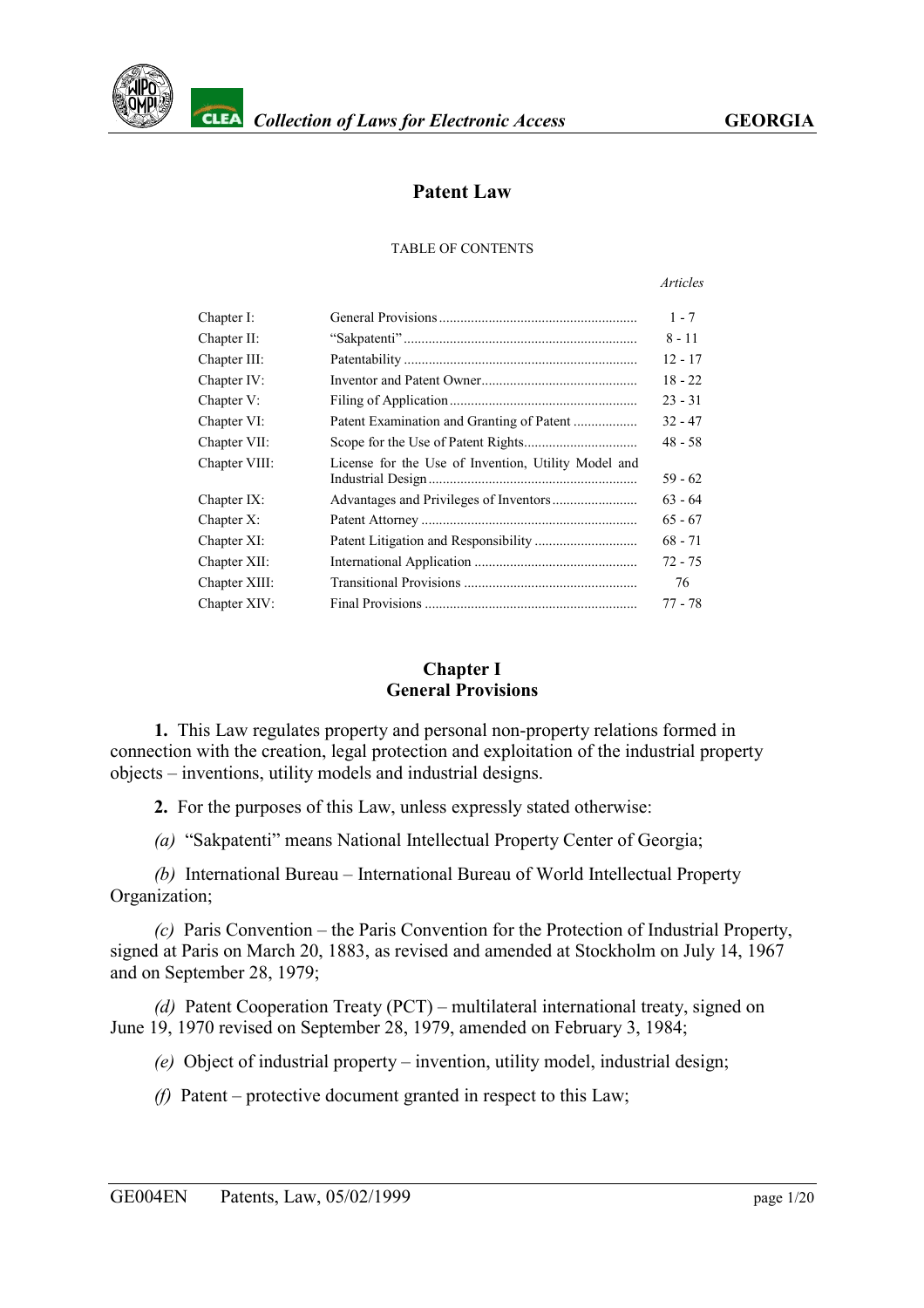

*(g)* Importation patent – patent granted in respect to this Law for the invention patented abroad;

*(h)* Applicant – natural person or legal entity claiming for a patent;

*(i)* Application – collection of documents necessary for granting of a patent, made in respect to the approved requirements;

*(j)* International application – application drawn up and filed under the PCT;

*(k)* Examination as to form – checking of application documents completeness, of drawing up and unity of objects described therein;

*(l)* Priority – privilege enjoyed by the application filed earlier in respect to the later application;

*(m)* Convention priority – priority enjoyed by the applicant in case of filing the application for obtaining of patent with the State party to the Paris Convention established by the filing date of the first application, in regard to the Article 4 of this Convention;

*(n)* Exhibition priority – priority enjoyed by the applicant in case of filing the application for obtaining of patent with the State party to the Paris Convention established by the exposition date of the invention, utility model or industrial design at official or officially recognized exhibition held in the states party to the above mentioned Convention, in regard to the Article 11 of this Convention;

*(o)* Patent Attorney – person registered at Sakpatenti acting in the name of another person in the sphere of industrial property;

*(p)* Depository – authorized organization, where the biological reproducible material is kept.

**3.** For an invention, utility model and industrial design is granted a patent, which confirms the authorship and grants the patent owner the exclusive right on the invention, utility model, or industrial design.

**4.**—(1) In the name of the foreign patent owner can be granted an importation patent.

(2) The importation patent is granted for the invention patented abroad, examination on which was conducted pursuant to all the criteria of patentability.

(3) The importation patent gives the patent owner the exclusive right to use, produce or sell goods, but it does not give him the right to prohibit the third party to import such product from abroad.

**5.**—(1) Patent validity term of the invention is 20 years as from the day application is filed with Sakpatenti.

(2) The validity term of the importation patent is defined by the validity term of foreign basic patent, but no longer than 10 years as from the day of filing with Sakpatenti.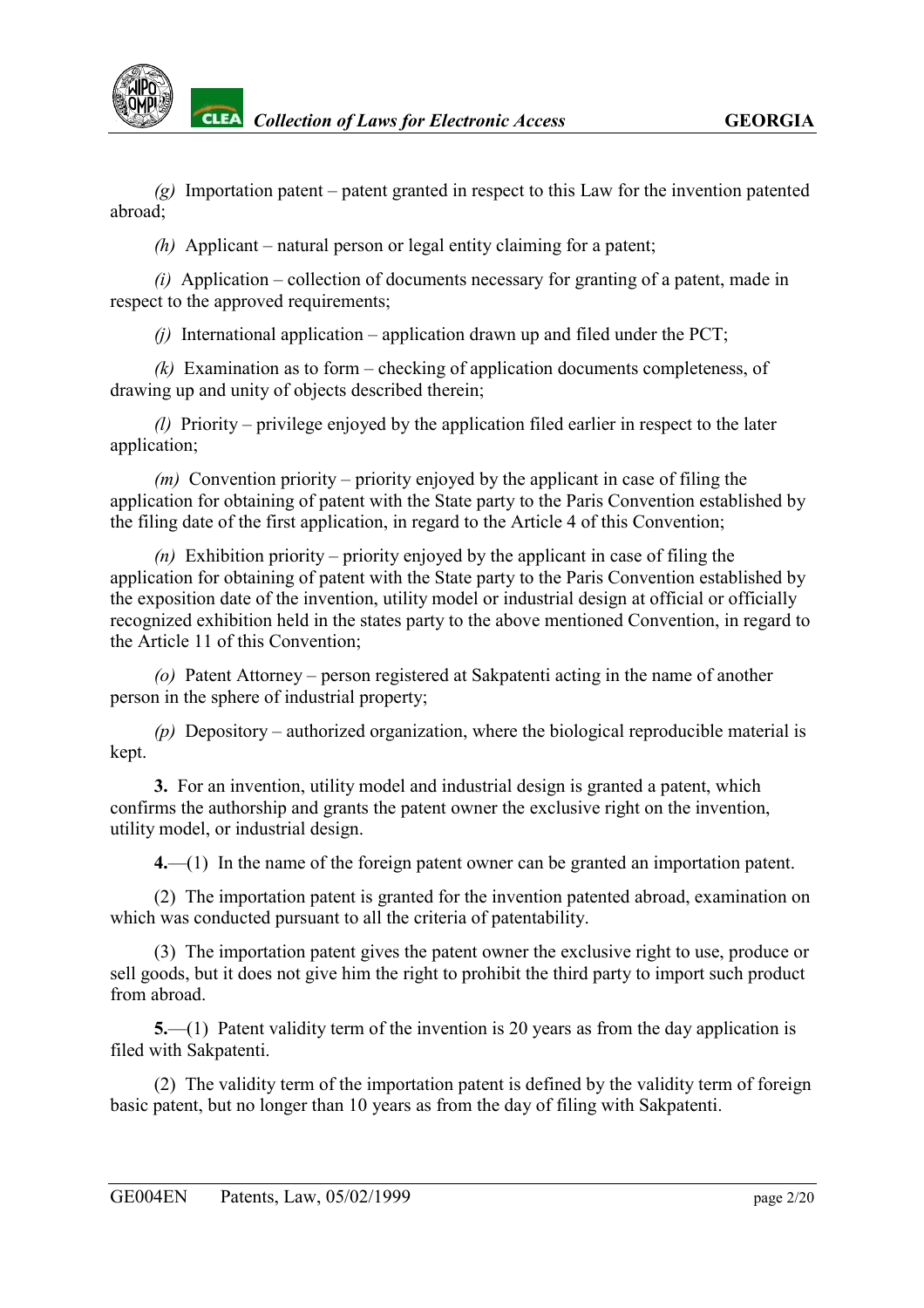

(3) The patent validity term of utility model is eight years as from the day the application is filed with Sakpatenti.

(4) The patent validity term on industrial design is 15 years as from the day application is filed with Sakpatenti.

**6.**—(1) The legal protection scope of the invention is defined by claims of the invention.

(2) The legal protection scope of the utility model is defined by claims of the utility model.

(3) The legal protection scope of the industrial design is defined by the unity of characteristic essential features of the design itself or by the characteristic essential features represented in its reproduction.

**7.**—(1) A patent for an invention and utility model, which for the purposes of State defense classified as secret by the respective competent body, is granted only after their declassification on the basis of a decision taken by the competent body.

(2) The patent may be classified as secret for two years term, which can be extended by every following two years.

(3) The rules of legal protection and use of secret invention, utility model are defined by special normative acts.

## **Chapter II "Sakpatenti"**

<span id="page-2-0"></span>**8.** "Sakpatenti" is a legal entity of public law, which provides the legal protection of the natural persons' and legal entities' rights in the sphere of intellectual property protection.

**9.** The Chamber of Appeals functions at Sakpatenti, which considers the litigation as regards to the procedure of securing of the rights for the intellectual property objects.

**10.**—(1) The functions and powers of Sakpatenti are defined by its regulation approved by the President of Georgia.

(2) Sakpatenti is headed by the Director General appointed by the President of Georgia.

**11.**—(1) Sakpatenti financial resources are the fees prescribed in respect to the approved rules related to the examination as to form and substantive examination of the objects of intellectual property, to registration and maintenance, to appeal and other procedures concerning main activities, as well as incomes obtained by information, consultation-research and other kinds of services.

(2) The fees and other incomes are transferred to Sakpatenti account, which is in charge of Sakpatenti only. The amounts unemployed by Sakpatenti during the year will be deferred for the coming year.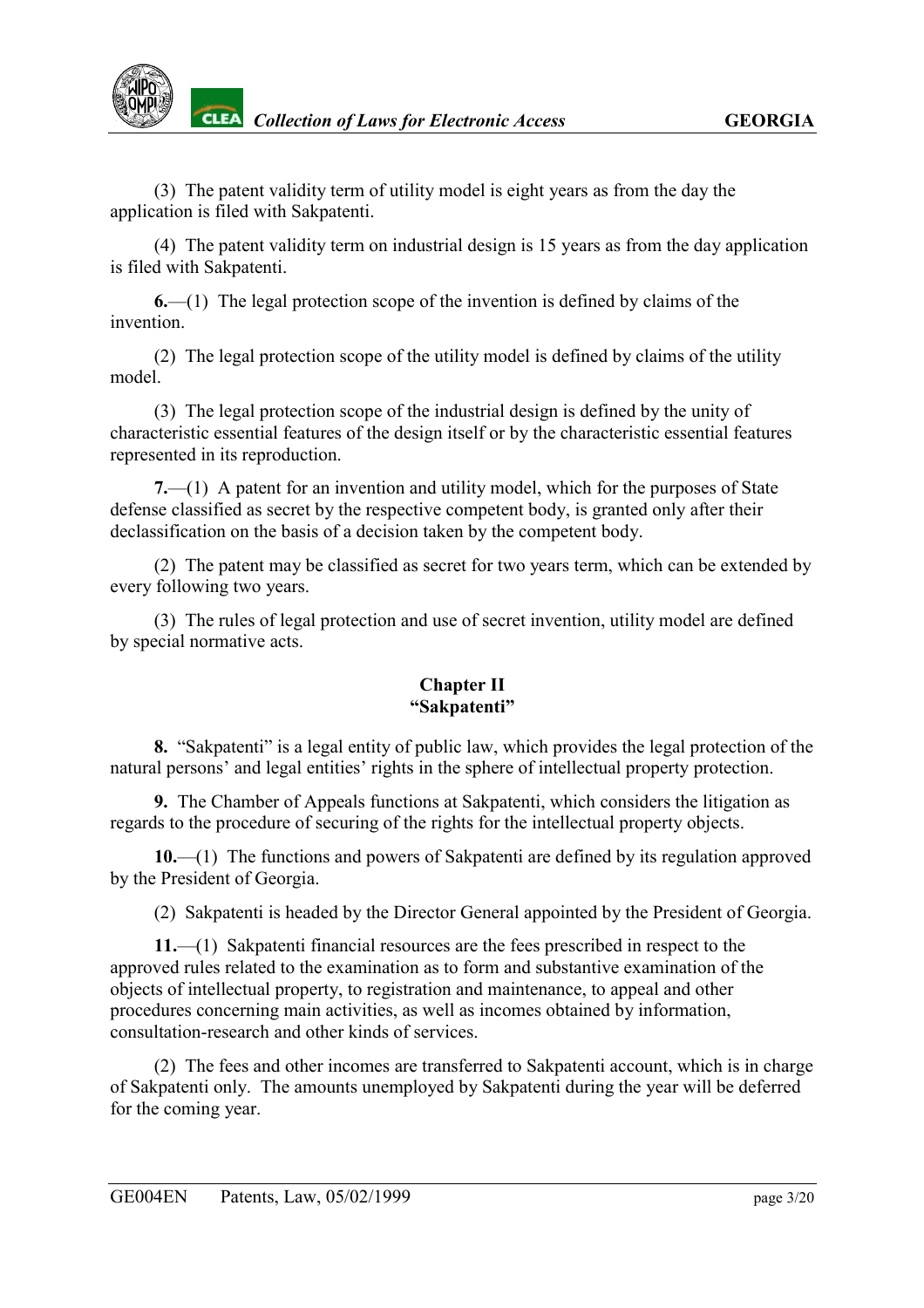

(3) It is admissible to appropriate the funds, the grants for Sakpatenti from the State budget in respect to the approved rule.

(4) Sakpatenti for December 1 of every year draws up the budget of coming year, representing total expenses of Sakpatenti and the source for their settlement.

(5) Sakpatenti budget is approved by the Director General of Sakpatenti.

## **Chapter III Patentability**

<span id="page-3-0"></span>**12.**—(1) By a patent shall be protected an invention, which is patentable and satisfies the criteria of novelty, inventive step and industrial applicability.

(2) The invention is novel, if it does not relate to the existing state of the art.

(3) The invention involves the inventive step, if for the filing date of application or if the Convention priority is claimed, for the date of this priority it is not obvious from the existing state of the art for the person skilled in the art.

(4) Industrial application of the invention implies the capability of its production, or making use of it in the sphere of industry, agriculture, health, and other spheres of activities.

(5) The existing state of the art is defined by all those data, that have become commonly known on the basis of written or verbal descriptions, public use or other sources before the filing date of application for a patent, or if the Convention priority is claimed before the date of this priority.

(6) At determination of invention novelty in the state of the art along with the other information sources must also be included: applications for inventions and utility models filed with Sakpatenti provided that they have the earlier priority. The novelty is defined only on basis of considering one information source.

(7) At determination of an inventive step in state of the art, the applications for inventions and utility models pending with Sakpatenti shall not be included.

(8) The substances and mixtures known from the existing state of the art may be recognized as patentable if they are used by appointment unknown for the state of the art.

**13.**—(1) By a patent shall be protected such a utility model, which relates to improved devices, substances, or methods and satisfies the criteria of novelty and industrial applicability.

(2) The utility model is regarded novel, if it is not known from the existing state of the art.

(3) The industrial applicability of the utility model implies the capability of its production, or making use of it in the sphere of industry, agriculture, public health, and other spheres of activity.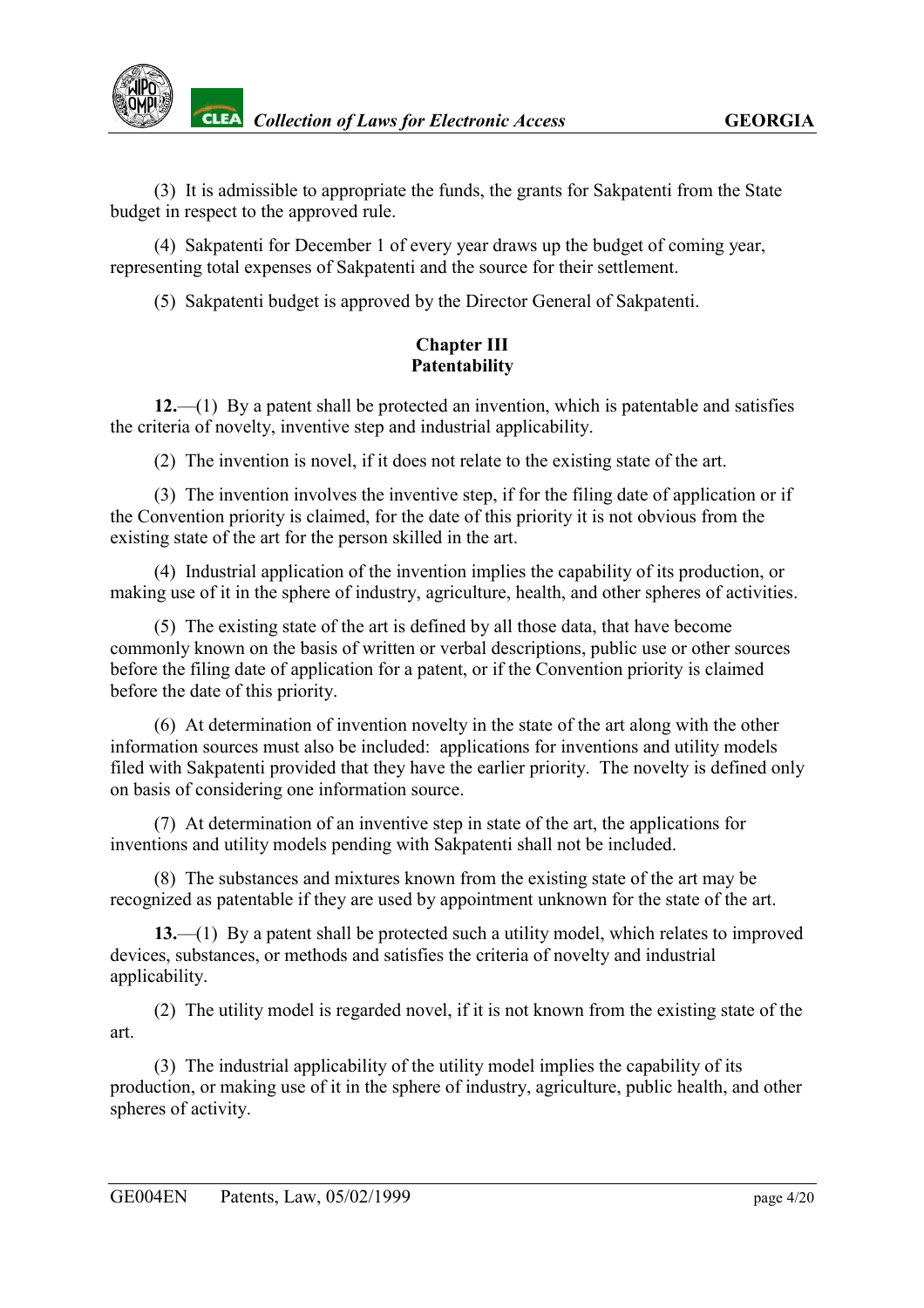(4) The state of the art is defined by all those data that have become widely known by written, or verbal description, also by applying it in Georgia and which refer to devices, substances, or methods having similar application before the filing date, or if the Convention priority is claimed before this priority date.

(5) At determination of novelty of the utility model in the state of the art shall be included apart from the other information sources all the applications for utility models filed earlier with Sakpatenti provided that they have earlier priority. The novelty is defined only on basis of considering one information source.

**14.**—(1) By a patent shall be protected an industrial design which represents a new artistic-constructive exterior of the article and complies the criteria of novelty and industrial applicability.

(2) The industrial design is novel, if the unity of its essential features, which define aesthetic peculiarities of the article, is not commonly known in written or verbal description, public usage or in any other way before the application filing date with Sakpatenti, or if the Convention priority is claimed before the date of this priority.

(3) At determination of industrial design novelty all the applications for the industrial designs filed with Sakpatenti shall be taken into account, provided that they have earlier priority.

(4) The industrial design is industrially applicable, if its multiple production is possible.

**15.** Disclosure of the information by the author of the invention, utility model or industrial design (or by the other person, who for the filing date of the application has the right to receive the patent, or by the third party for whom this information became available directly or indirectly from the author), which in other case would affect the patentability of the object presented in the application, shall not have influence on:

*(a)* patentability of the invention, if the information was revealed during 12 months before the filing date of application or, if the Convention priority is claimed, before this priority date;

*(b)* patentability of the utility model or industrial design, if the information is revealed during 6 months before the filing date of the application, or if the Convention priority is claimed, before this priority date.

**16.** The following shall not be regarded as an invention, or utility model:

*(a)* a discovery, scientific theory, or mathematical method;

*(b)* a result of artistic design;

*(c)* algorithms and programs for computers;

*(d)* education, teaching method and system, grammatical system of language, also methods for performing mental acts, rules for games or doing business.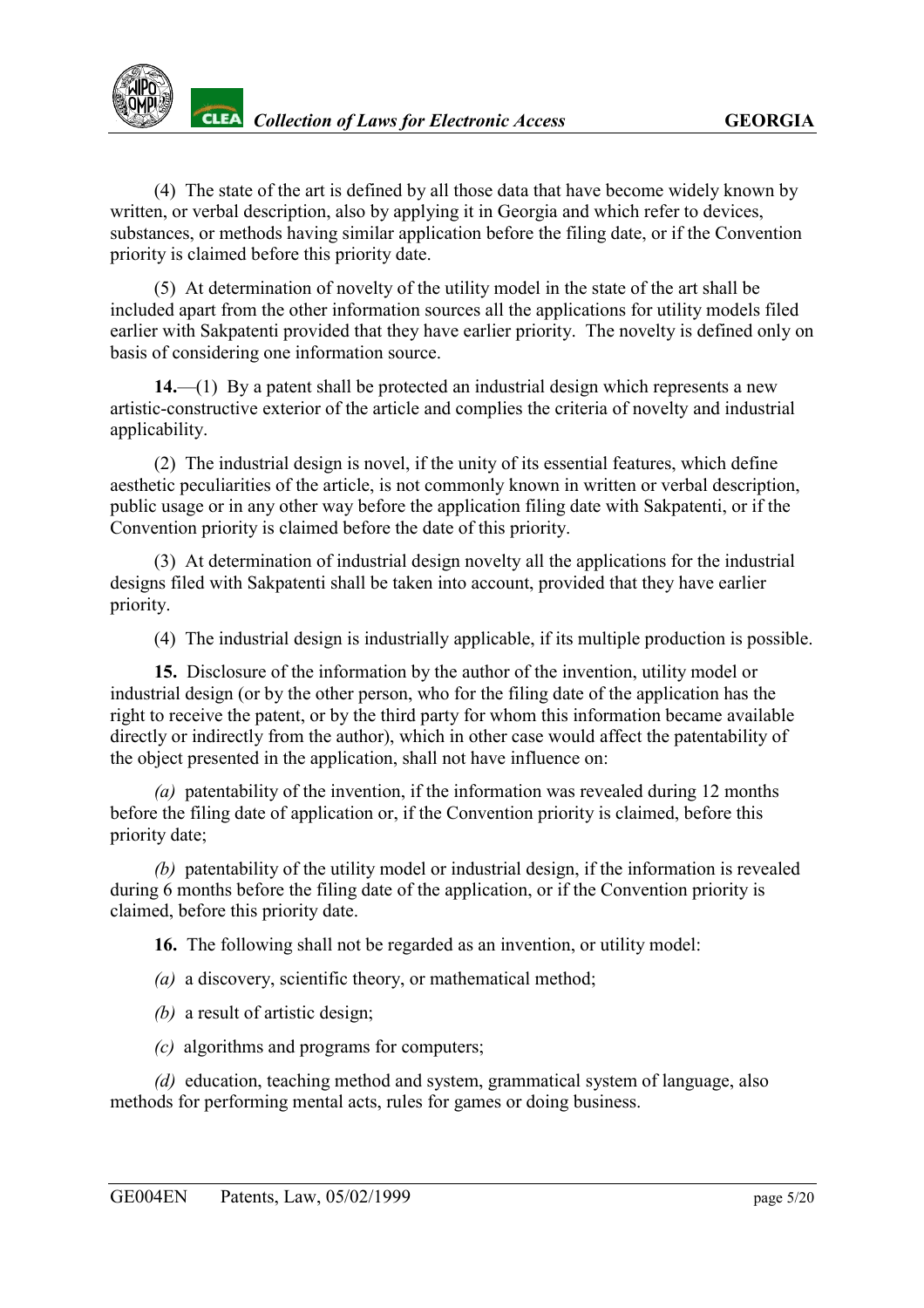- *(e)* economical organization and managing method;
- *(f)* plan and scheme of structures, buildings, territories;
- *(g)* a presentation of the information.

If the objects mentioned in sub-paragraphs "*(a)*-*(g)*" of the Article are presented as such.

**17.** A patent is not granted:

*(a)* for the invention, utility model, or industrial design, the commercial exploitation of which may cause inhuman, immoral and/or anti-social action;

*(b)* for the invention, or utility model relating to the surgical, therapeutic and diagnostic methods of treatment of people and animals. This rule does not extend on devices, substances, which are applied in the mentioned methods;

*(c)* for the invention relating to the varieties of plants and breeds of animals, as well as for particularly biological methods for raising varieties of plants and breeds of animals. This rule does not extend on micro-biological methods and products obtained through these methods;

*(d)* for the utility model relating to the varieties of plants and breeds of animals, as well as for particularly biological methods for raising varieties of plants and breeds of animals, microorganism strains, cell cultures of plants and animals, objects of biotechnology and gene engineering, substances obtained by chemical methods;

*(e)* for the industrial design relating to:

*(e.a)* exterior of buildings and other real estate, except small architectural forms;

*(e.b)* liquid, gaseous, loose and other objects having unstable form;

*(e.c)* for articles the exterior of which is conditioned only by technical or functional appointment of their essential features;

*(e.d)* for printed production.

#### **Chapter IV Inventor and Patent Owner**

<span id="page-5-0"></span>**18.**—(1) As an author of an invention, utility model or industrial design shall be considered a natural person, in result of intellectual and creative work of which was made an invention, utility model or an industrial design.

(2) Authorship is a permanently protected unalienable right.

(3) At demand of the author Sakpatenti is obliged not to publish his name.

(4) If an invention, utility model, or industrial design was created in result of joint activities of several persons, then each of them shall be regarded as co-authors;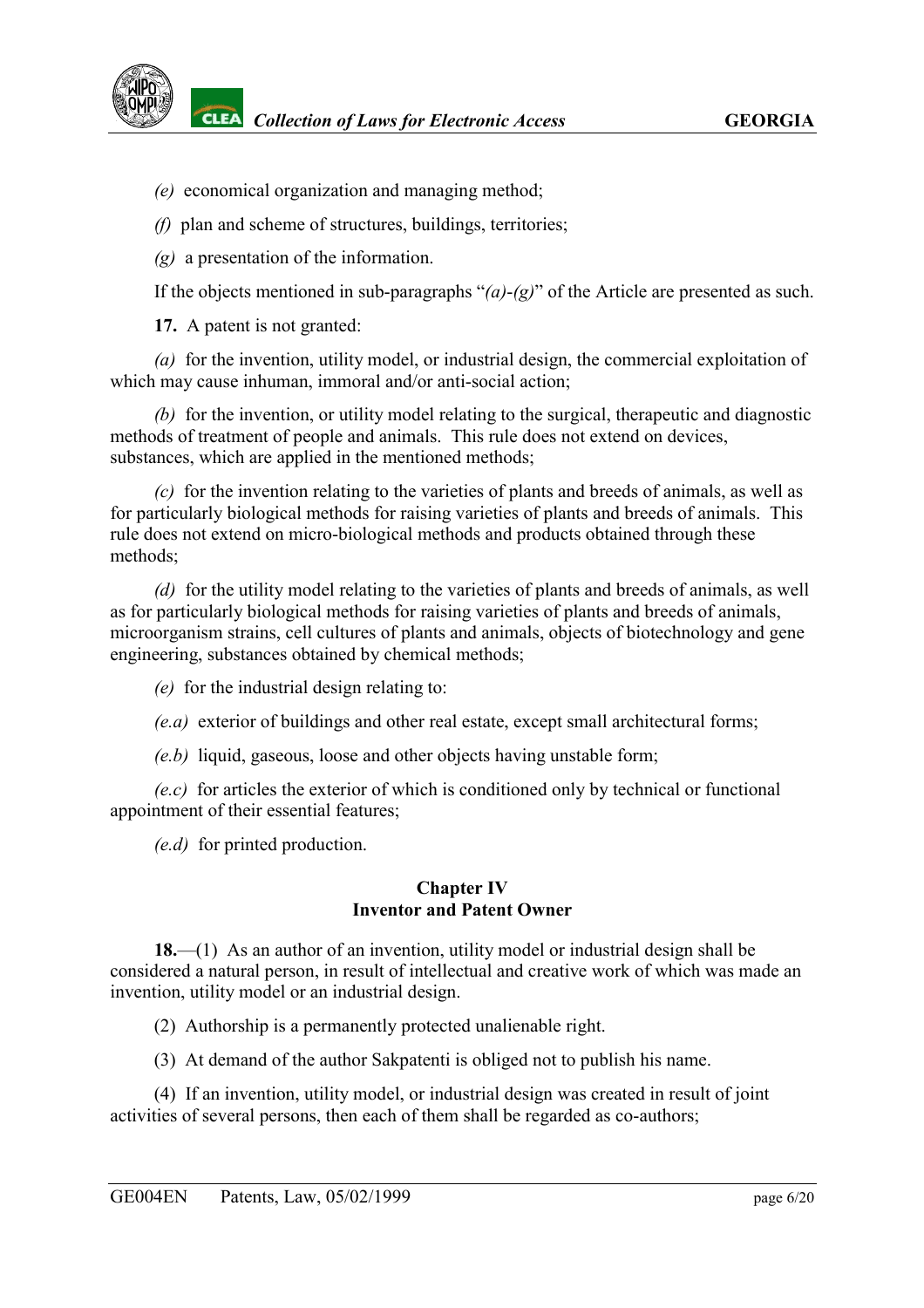(5) Relations among co-authors are determined by mutual agreement.

**19.**—(1) The right to obtain a patent is entitled to an author or his successor;

(2) The right to obtain a patent for an invention, utility model or industrial design made in result of creative work of several persons is entitled to all the authors jointly, as well as to each of them separately in case of refusal for securing the patent by other authors.

**20.**—(1) For an invention, utility model or a design made by an employee, which is connected with official duties or conducting a special task and implies an inventive activity, the right to obtain patent is entitled to the employer, unless otherwise provided by the contract. If the patent belongs to the employer, than the employee is entitled to receive on basis of mutual agreement additionally the reasonable remuneration relevant to the invention exploitation.

(2) If creation of an invention, utility model, or industrial design is not related to conduction of the official duties or special tasks of an employer, then the employee is entitled to secure a patent. In this case, the employer has the prior right to a license and to the purchase of patent from the filing date of application.

(3) If an invention, utility model or industrial design are created under State order, or in the process of fulfillment of the work stipulated by the contract concluded among the organizations, then the right to a patent is determined under the conditions referred to in the order or contract.

**21.**—(1) An employee is obliged to notify an employer of an invention, utility model or industrial design created by him in a written statement.

(2) If the employer, who has been notified about the invention, utility model or industrial design created at the fulfillment of official duties or a special task, within three months period from the date of notification receipt does not file the application for the patent with Sakpatenti, then the employee is entitled to secure the patent by himself.

**22.**—(1) If two or more applications for one and the same invention, utility model or industrial design are filed with Sakpatenti at different times, the patent shall be granted to the first applicant.

(2) In the case, if the applications referred to in the first paragraph of this Article are filed at one and the same day, the patent is granted to the party (parties) indicated in the agreement of applicants. If the parties failed to reach the agreement the question of granting patent is decided by the Court.

## **Chapter V Filing of Application**

<span id="page-6-0"></span>**23.**—(1) An application is filed with Sakpatenti by an inventor, employer or their successor in title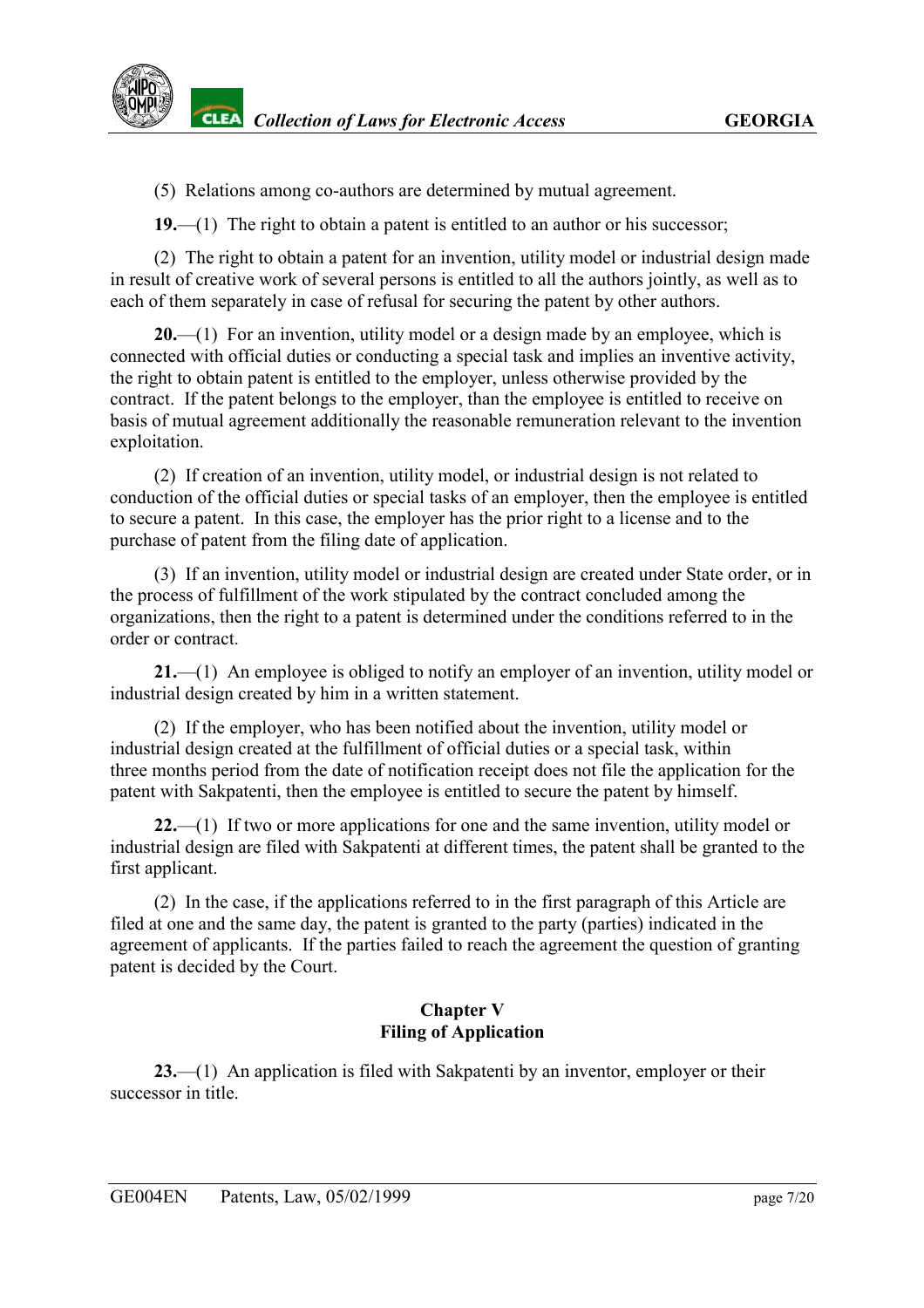

(2) If an invention, utility model, or industrial design is the result of joint creative work of two or more persons, they file the patent application together on basis of mutual agreement even in the case, when the creative share of them in the invention is different.

(3) If any author refuses to file an application, the right to file the application is entitled to the others.

(4) The application may be filed by a patent attorney.

(5) The application is filed with Sakpatenti by submitting application documents directly or in any other way.

**24.**—(1) An application for granting of a patent for an invention, or utility model shall include:

*(a)* a request for acquiring of patent, wherein shall be indicated the author of the invention, or utility model and the person in whose name the patent is secured.

*(b)* a description of the invention, utility model;

- *(c)* claims of invention or utility model;
- *(d)* drawings, if they are necessary to explain the invention, utility model;
- *(e)* the abstract, which is not used to define the state of the art and is only informative;
- *(f)* other documents, if they are necessary to explain the invention, utility model.

(2) An application for an industrial design for the purposes of granting a patent shall include:

*(a)* the request, in which the author of an industrial design and the person in whose name a patent is claimed shall be indicated;

*(b)* the reproduction of the industrial design, or item of the design;

*(c)* the description of an industrial design, drawings and other documents, if necessary.

**25.**—(1) Each application, within one month from the filing date, shall be attached by the document confirming the payment of the established fee of the formal requirements examination.

(2) If the application is filed by a patent attorney, then the application documents within one month from the filing date of application shall be attached by the power of attorney issued by an applicant.

(3) If the application is filed by an assignee of the author, then the application documents within one month from the filing date of application, shall be attached by a document confirming the assignment.

**26.**—(1) A request for obtaining a patent shall be presented in the State language, other application documents – in any language.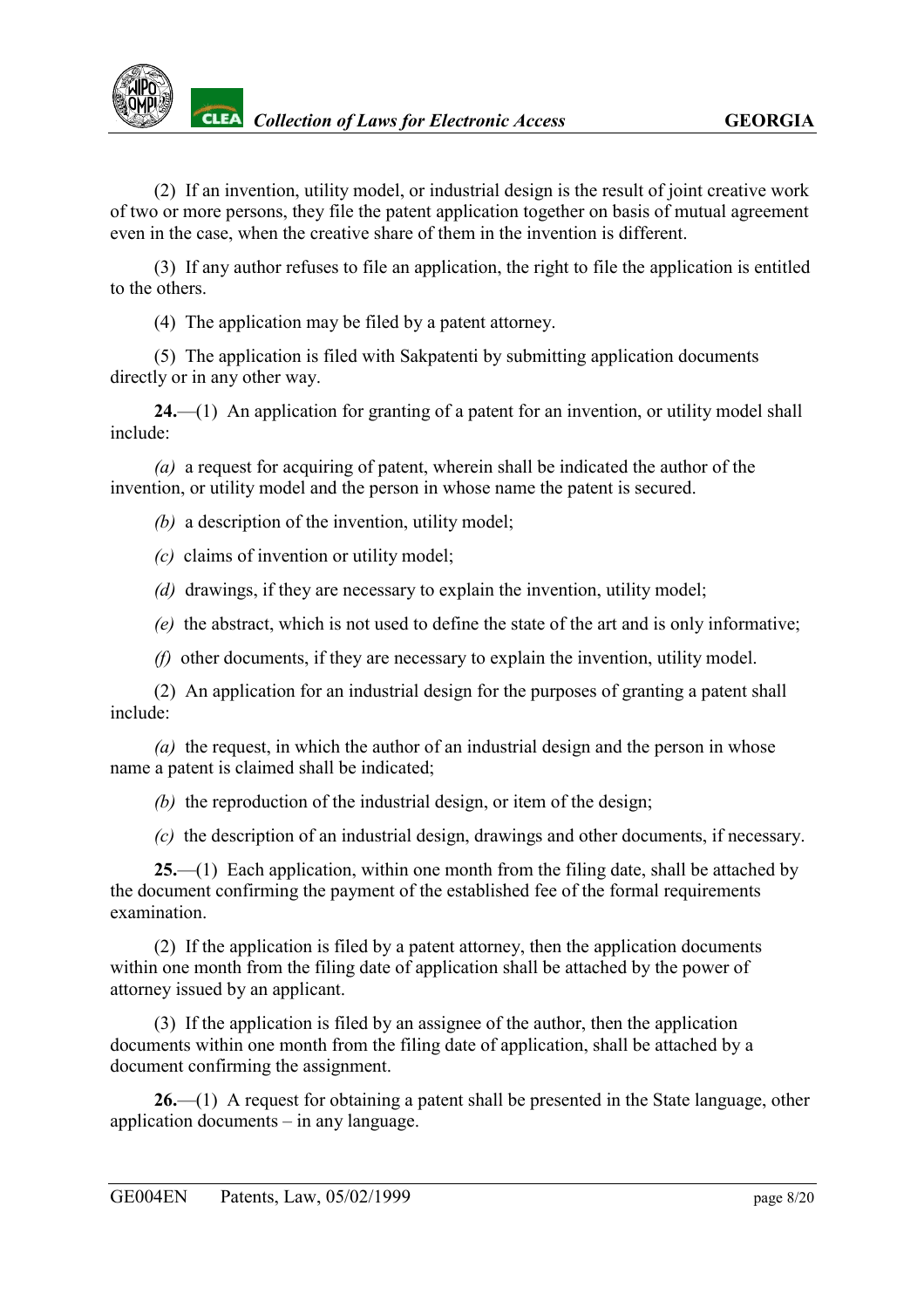(2) The applicant in case of filing an application documents in other language, within two months from the date of their presentation to Sakpatenti, must provide the Georgian translation.

(3) The description of the invention and utility model shall be filed in respect to the established rule and in full form as to enable the skilled person in the art to realize it.

(4) If the application concerns the biological reproducible material, which cannot be described in the application completely as to enable the skilled person to realize it or, if this biological material is not commonly available, the application shall be completed by the document confirming the deposit of the biological material issued by the Depository.

(5) Claims of invention and utility model must be drawn up under the established rule, represent its essence and must be based on the description. The claims of the invention can consist of one or more claims. The claims of an utility model must consist of one claim.

(6) The representation of industrial design must give the complete and detailed notion of the exterior.

(7) The description of the industrial design must include essential characteristic features.

**27.**—(1) An application shall be considered filed with Sakpatenti from the day of furnishing the following application documents:

*(a)* for an invention and utility model – a request for securing of patent, description, claims and drawings, if they are necessary for explaining the essence of the invention and utility model;

*(b)* for an industrial design – a request for securing of patent, a reproduction of an industrial design or an item.

**28.**—(1) An application claiming a patent for an invention and utility model must concern to one invention, or utility model, but may comprise a group of inventions united together under one inventive idea.

(2) An application claiming a patent for an industrial design must relate to one industrial design, but may comprise one or several articles (options) a group (a set) of articles, if they are united by one artistic-constructive idea.

**29.**—(1) An applicant has the right:

*(a)* to divide the pending application into component parts and file a divisional application;

*(b)* to amend the description, claims and drawings of the pending application;

*(c)* to convert the application for an invention to an application for a utility model and vice versa.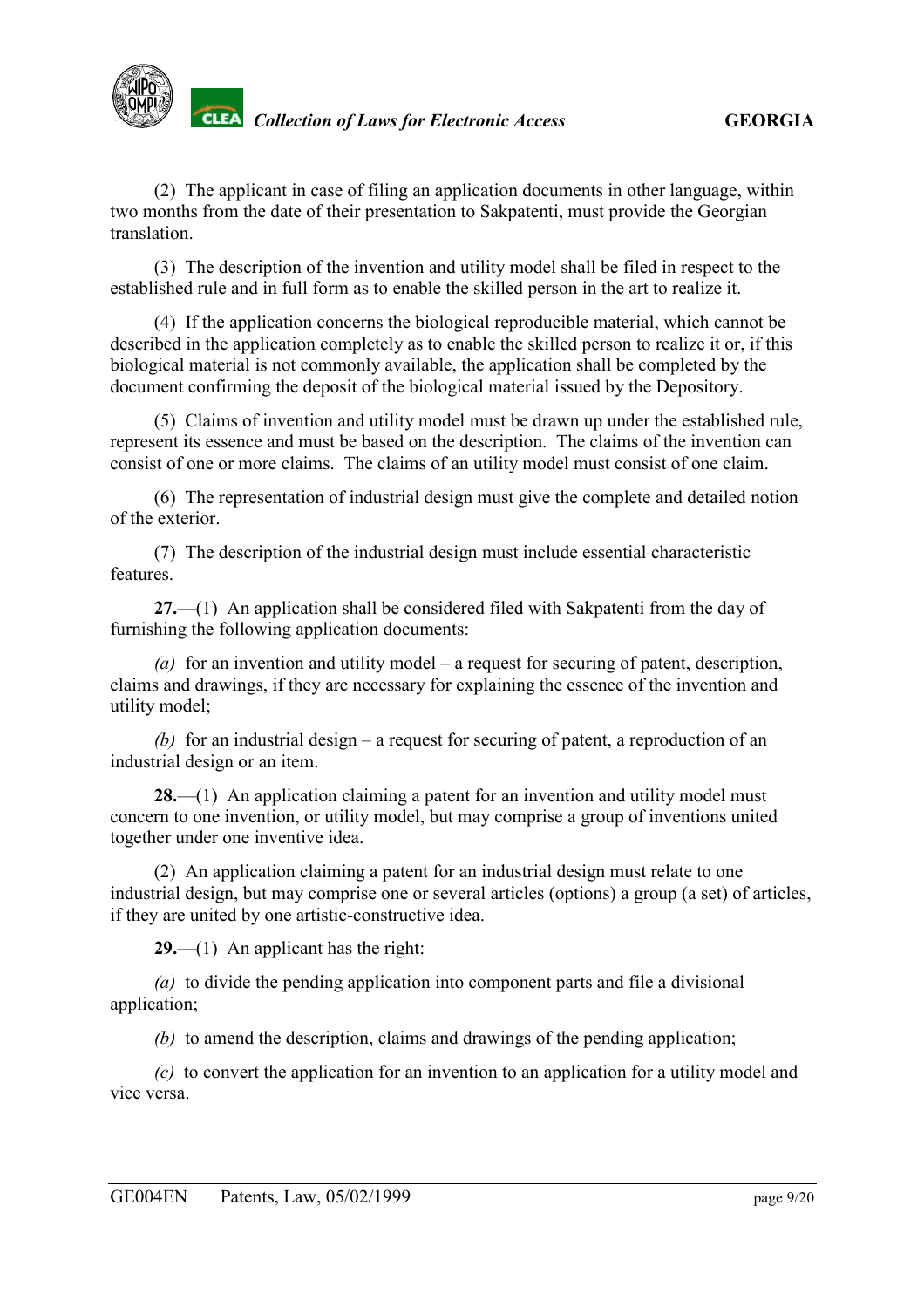(2) The subject of divisional application considered in the sub-paragraphs "*(a)*" and "*(b)*" and amendments must be covered by the application filed earlier. Under this condition the date of earlier application is retained.

(3) Filing of the divisional application, introduction of amendments and conversion of an application is permitted before taking a decision on granting the patent.

**30.**—(1) An applicant, who wants to enjoy the Convention priority, is obliged to file with Sakpatenti an application for an invention and utility model within 12 months from the filing date of the earlier application with State party to the Paris Convention, and for an industrial design – within six months.

(2) An applicant, who wants to enjoy the exhibition priority is obliged to file an application for an invention, utility model or industrial design with Sakpatenti during six months from the date of exposition of the invention, utility model or industrial design at official, or recognized as official, exhibition held in the State party to the Paris Convention. The Exhibition priority or Convention priority does not extend one another's term.

(3) If the applicant for some reason fails to file the application with Sakpatenti claiming the Convention priority or exhibition priority within the indicated term, the term indicated in paragraph (1) of this Article can be extended no longer than for two months.

(4) The applicant, who wants to enjoy the Convention or exhibition priority right, must indicate about it at filing the application with Sakpatenti or within two months term from filing date, and must attach it with the document confirming the right of such claim, or present it to Sakpatenti no later than three months from claiming of Convention priority or exhibition priority.

(5) The priority shall be established:

*(a)* by the date of presenting the additional documents, if the applicant has drawn them as an independent application and has presented to Sakpatenti during three months from the receipt of the notification saying, that the additional documents shall not be taken into account as they change the essence of the claimed object;

*(b)* by the earlier application filing date with Sakpatenti by the same applicant, in which the essence of this invention, utility model, industrial design is disclosed, provided that the application, on the basis of which such priority is claimed, was filed within 12 months from the filing date of the earlier application for an invention, utility model, or industrial design within six months from the filing date of earlier application. Hereto, the earlier application is considered withdrawn;

*(c)* on the basis of several applications filed earlier, for each of them under the observance of the conditions of subparagraph "*(b)*" the paragraph (5) of this Article.

(6) The priority shall not be established by the filing date of the application, for which the earlier priority has already been claimed and which is considered as abandoned.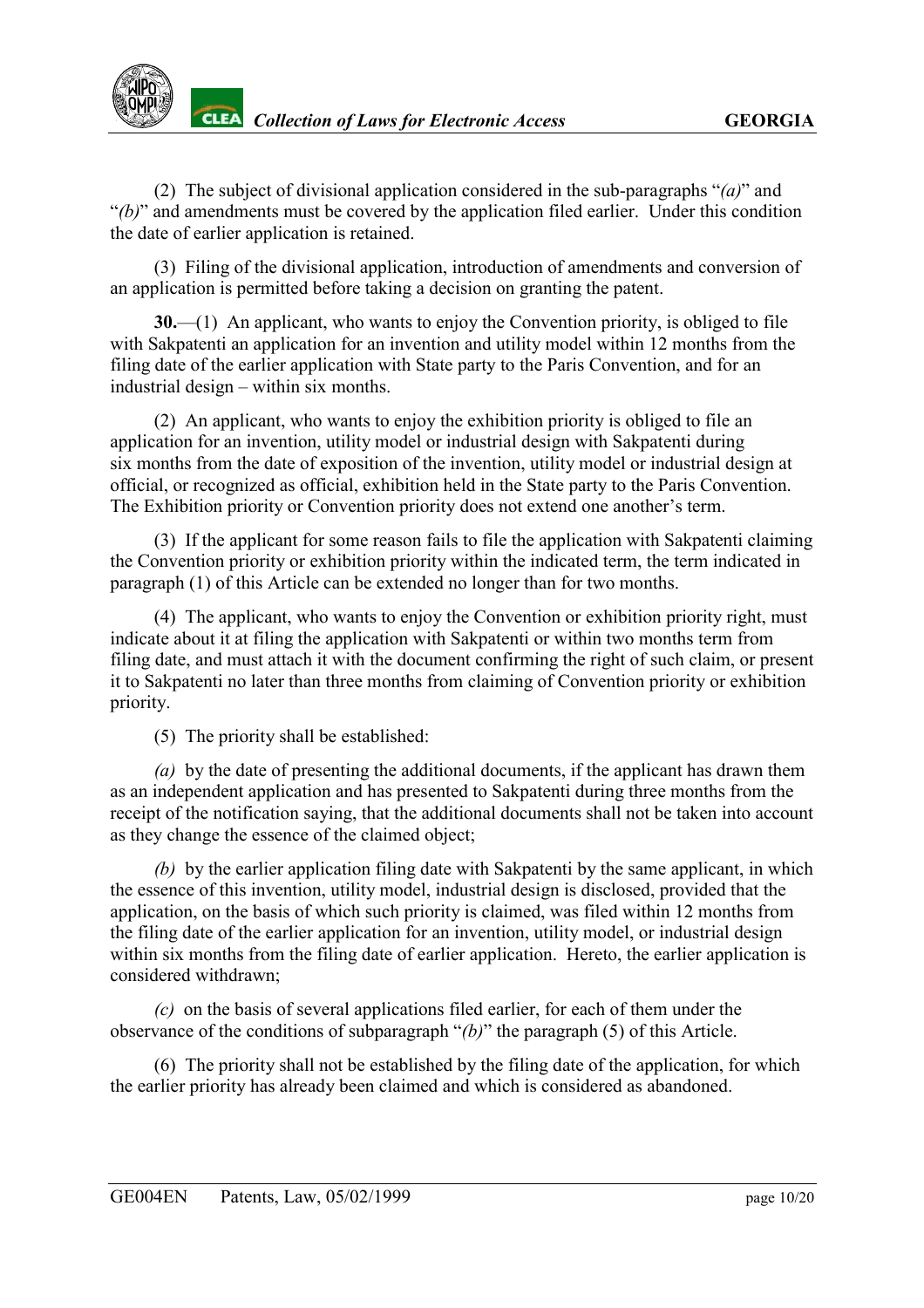**31.**—(1) Before filing of the application for the invention and utility model made in Georgia with the foreign patent office, the applicant is obliged to file the application with Sakpatenti and request from Sakpatenti a permission for patenting abroad.

(2) Sakpatenti within six months is obliged to notify the applicant of its decision on patenting abroad. If the applicant within this term has not been notified of the decision the applicant can file the application for the invention or utility model for patenting abroad.

## **Chapter VI Patent Examination and Granting of Patent**

<span id="page-10-0"></span>**32.**—(1) Sakpatenti conducts patent examination on basis of which takes the decision about granting a patent.

(2) At examination Sakpatenti may demand from the applicant to present additional documents or make amendments in the application, without which it is impossible to continue the examination of the pending application.

**33.**—(1) Sakpatenti confirms the filing date of the application within one month in the case of presenting the document confirming the payment of the fee for the examination as to form.

(2) If it is revealed, that the application lacks for any application material provided for by the Article 27 of this Law, Sakpatenti asks the applicant to furnish the mentioned materials within one month from receipt of the notification.

(3) If the applicant fulfills the requirement of the paragraph (2) then as the application filing date shall be considered the date of fulfillment of this requirement. If the applicant fails to fulfill the requirement, the application shall not be considered filed.

(4) If in the description of the invention or utility model the drawings referred to are not presented in the application, Sakpatenti within the term provided for by paragraph (1) of this Article requires from the applicant to submit them. If the applicant satisfies the requirements, provided for by the paragraph (2) of this Article then the filing date of the application will be the day of receiving the said drawings. If the applicant fails to fulfill the requirement, the filing date of the application will be the receiving day of the application and any reference to the drawings will be considered withdrawn.

**34.**—(1) The examination as to form takes place within two months from the confirmation filing date of the application.

(2) The record-keeping on the application is terminated if it does not meet the requirements of examination as to form.

**35.**—(1) If it is proved that an application for an invention meets the requirements of the examination as to form, then Sakpatenti conducts the search to determine the state of the art for the invention described in the application, on basis of which conducts the examination on novelty and makes a documentary conclusion.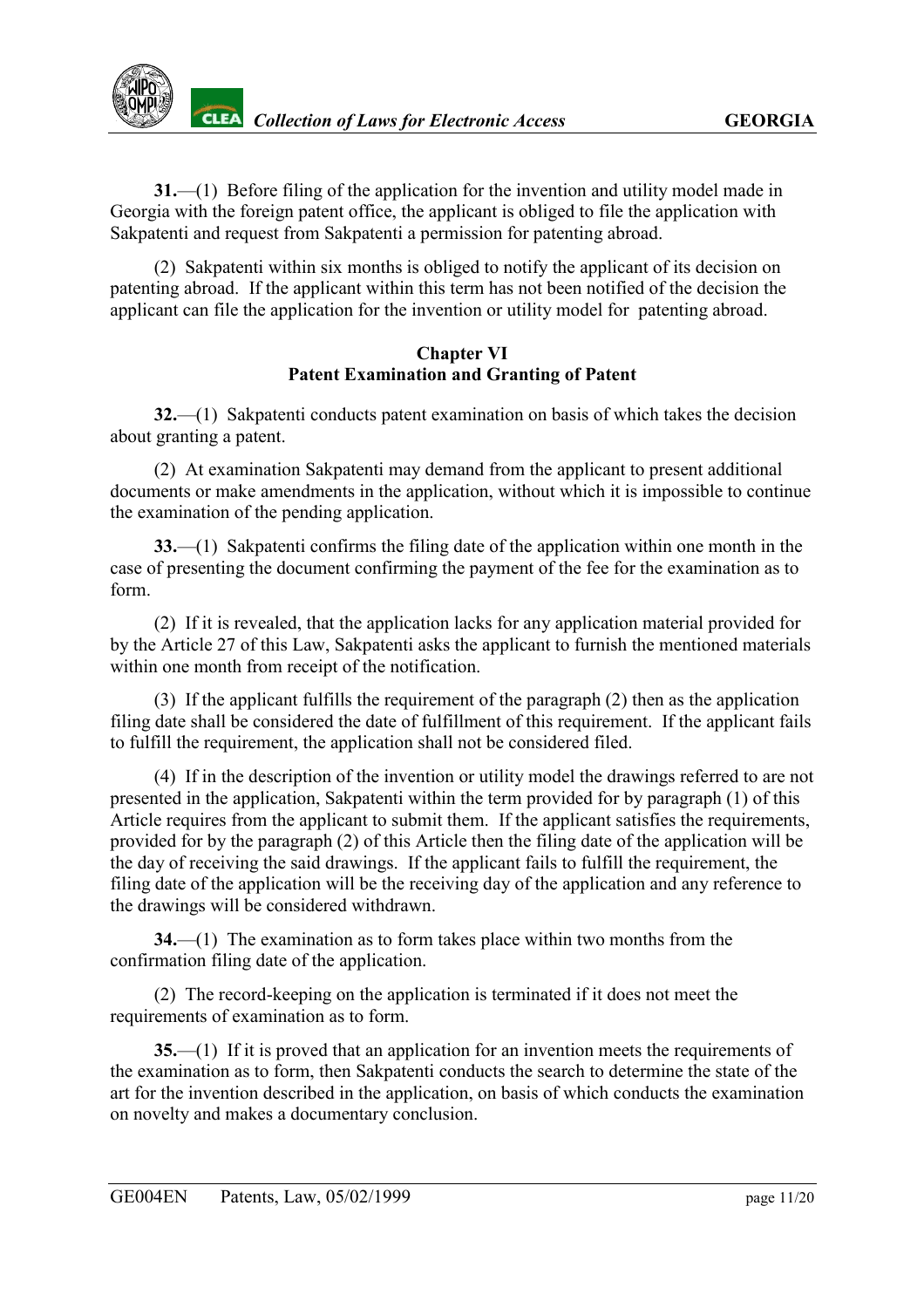

**CLEA** Collection of Laws for Electronic Access **GEORGIA** 

(2) Sakpatenti in respect to the approved rule provides for the search within six months in the case of payment of the established fee.

(3) The application for the invention for which the applicant has not paid the established fee, shall be regarded as application for the utility model.

**36.**—(1) Sakpatenti sends the applicant the documentary conclusion on state of the art. The applicant within two months from the receipt of the conclusion may present a new wording of claims, which must not exceed the essential scope of the patent description, or can send a written response.

(2) If within two months from the receipt of a documentary conclusion an applicant has not presented amendments or well-grounded response and requirements for novelty are fulfilled, Sakpatenti takes a preliminary decision on granting the patent for an invention.

**37.**—(1) In the case of payment of the prescribed fee under the approved rule and on the basis of a preliminary decision on granting a patent for an invention, Sakpatenti publishes the data in the Official Bulletin of the Industrial Property of Georgia and exhibits application documents and makes them available for public.

(2) Within three months from the date of data publication in the Official Bulletin the interested person in the case of payment of the fixed fee under the set rule can furnish the motivated protest on granting of the patent, which may reject the criteria of patentability.

(3) Sakpatenti within this term sends the appeal documents furnished by the third party to the applicant, who can within two months present Sakpatenti a written response or amend the claims.

(4) If the applicant does not furnish to Sakpatenti within this term a well-grounded response, or does not enter amendments in claims, Sakpatenti within two months term considers the third party opposition and takes a respective decision on granting the patent.

**38.**—(1) If it is proved, that the application for utility model meets the examination as to form, then the examination as to the novelty is carried out within a month by considering the registered applications and patents granted by Sakpatenti.

(2) If it is proved, that an application for utility model satisfies the requirements of the examination as to the novelty, then Sakpatenti takes a decision on granting a patent for utility model.

**39.** If it is proved, that an application for an industrial design satisfies the examination as to form, then Sakpatenti takes a decision on granting a patent.

**40.** Sakpatenti on the basis of a decision on granting a patent for invention, utility model and industrial design in case of payment of the prescribed fee by the approved rule, shall publish the data in the Official Bulletin. Besides, Sakpatenti publishes the description of the invention and utility model.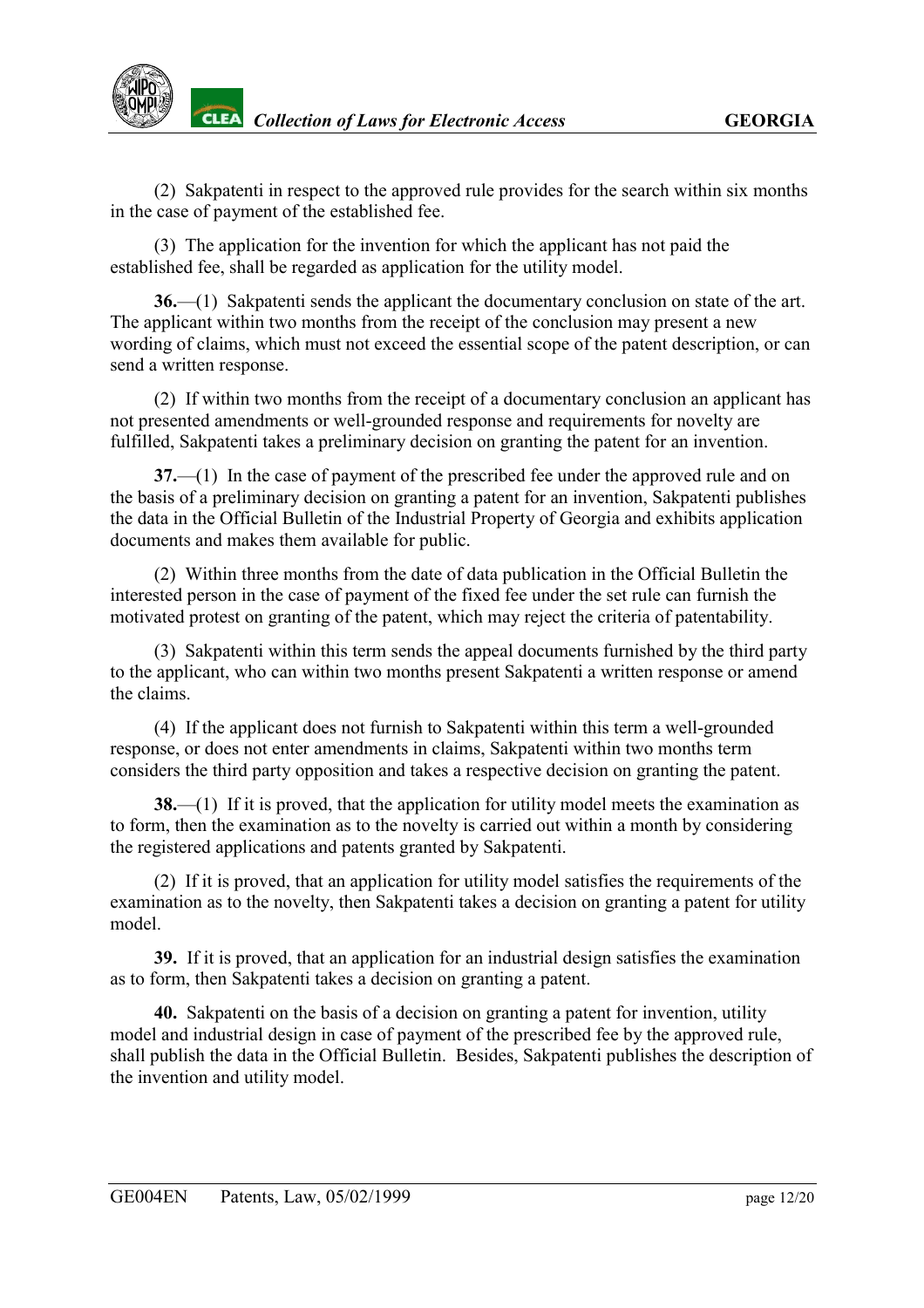

**41.**—(1) After publication of the data on granting of a patent Sakpatenti registers an invention, utility model or industrial design in Register of Industrial Property (hereinafter – the Register) and issues patent in case of payment of the fixed fee by the approved rule.

(2) Sakpatenti establishes the form of the patent and the data to be recorded in the Register.

(3) Any person has the right to familiarize himself with the Register in respect to the established rule.

(4) In order to maintain the patent valid the annual fees defined by the approved rule are to be paid.

**42.**—(1) Sakpatenti refuses the granting of a patent for the whole invention and utility model, or for its part, if the application:

*(a)* relates to such subjects, which according to Article 16 of this Law are not regarded as an invention and utility model;

*(b)* relates to an invention and utility model on which according to Article 17 of this Law the patent is not granted;

*(c)* does not satisfy the criteria of patentability requirements as to the novelty;

*(d)* does not satisfy the requirement of the paragraph (3) Article 26 of this Law;

*(e)* includes claims which does not correspond to the description;

*(f)* by its description and claims does not provide for conducting the search considered by Article 35;

*(g)* includes claims of invention presented by one independent claim, in which more than one invention is described and has not been divided by the request of Sakpatenti or by the initiative of the applicant;

*(h)* relates to the application separated from the first description of the invention, the essence of which was not given in the first description.

(2) If the unfavorable decision concerns only to the part of the application, then the corresponding claim of the claims shall be withdrawn.

**43.** Sakpatenti takes an unfavorable decision on granting a patent for an industrial design, if the application concerns such a design for which according to Article 17 of this Law the patent is not granted.

**44.** Record-keeping on the application is terminated, if the fees defined by the approved rule has not been paid.

**45.** The applicant has a right to recall his application before its publication.

**46.**—(1) The applicant has the right to request the extension of procedure terms under established rule.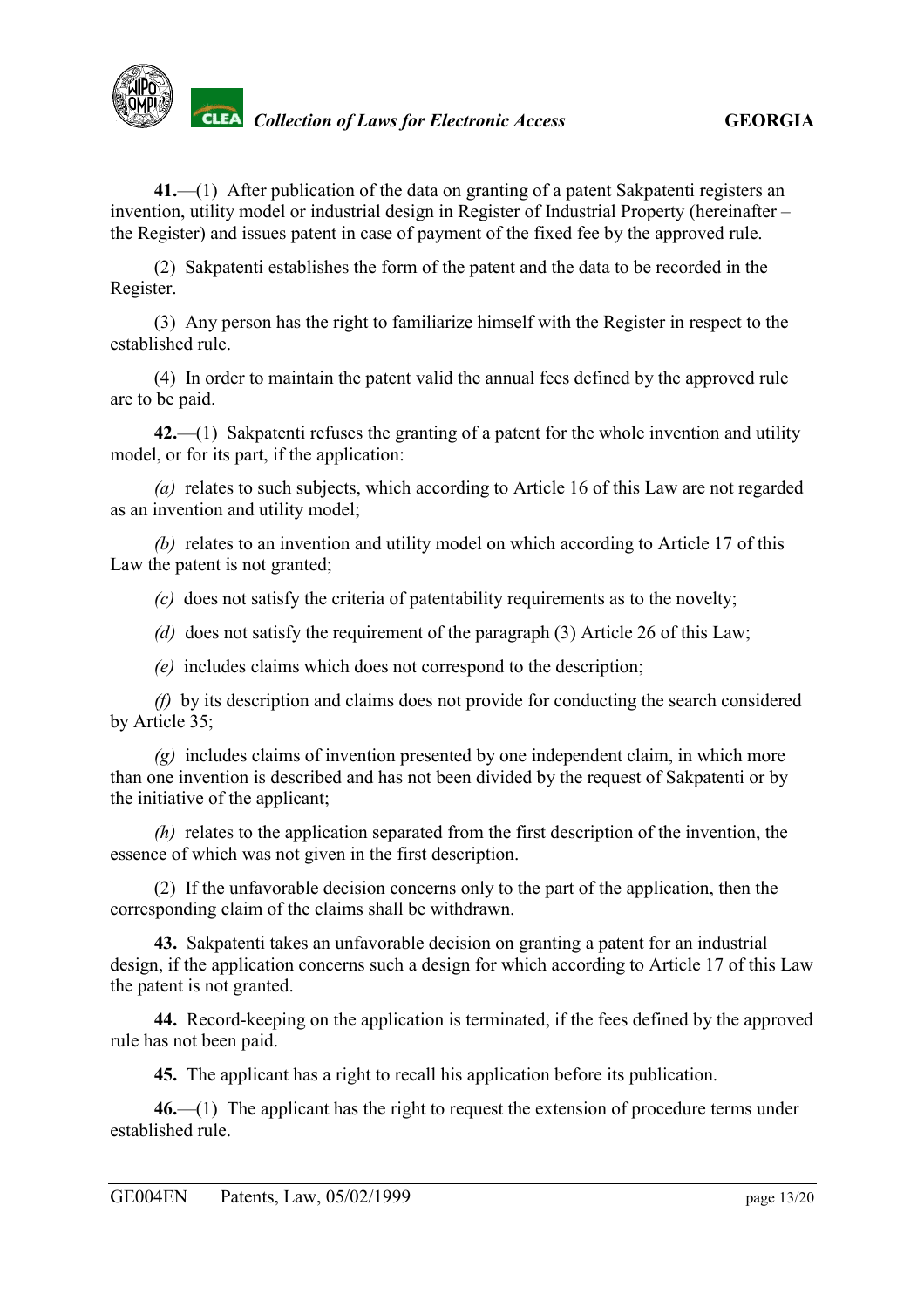(2) The applicant has a right in the case of violation of procedure terms by him, to demand the restoration of these terms from Sakpatenti in respect to the established rule.

**47.**—(1) For examination as to form of the patent application, for patent examination procedural, for granting a patent and its maintenance and for other activities having the legal importance, the established fees must be paid. The amount, term of payment and its return is defined by the approved rule.

(2) It is admissible to revise the fees respecting the international norms, changes of national currency rate and inflation.

## **Chapter VII Scope for the Use of Patent Rights**

<span id="page-13-0"></span>**48.**—(1) The patent owner has the exclusive right to the use of an invention, utility model, industrial design at his own discretion, to produce goods protected by patent, put the object into economic circulation, gain profit by its exploitation, or prohibit said actions.

(2) The patent owner disposes with an invention, utility model, industrial design at his own discretion. He can sell or through other way assign the patent, issue license according to the approved rule.

**49.** If the exclusive right of the patent owner extends on the patent, the object of which is a method for obtaining a new product, then until proving the contrary any similar product made by another party will be deemed as obtained by this method.

**50.** If patent owners are several persons then:

*(a)* assignment of the patent or granting the license is allowed only by consent of all the patent owners;

*(b)* the patent owner has the right to use the object protected by patent in his own enterprise without consent of other patent owners.

**51.** From the day of publishing of the application for granting of the patent up to granting of the patent the applicant is entitled conditionally to the rights, which would be granted to him by the patent. If the patent is not granted, then said rights will not be considered as exercised.

**52.** Deriving from the patent, under the infringement of the exclusive right shall not be considered:

*(a)* putting of the product in the economic circulation by the patent owner or with his consent;

*(b)* the use of an invention, utility model and industrial design under private rule for personal benefit, where such action is not taken for commercial purposes;

*(c)* the use of an invention, utility model and industrial design on marine, air and land transport facilities of any country, at their temporary or casual presence within the territory of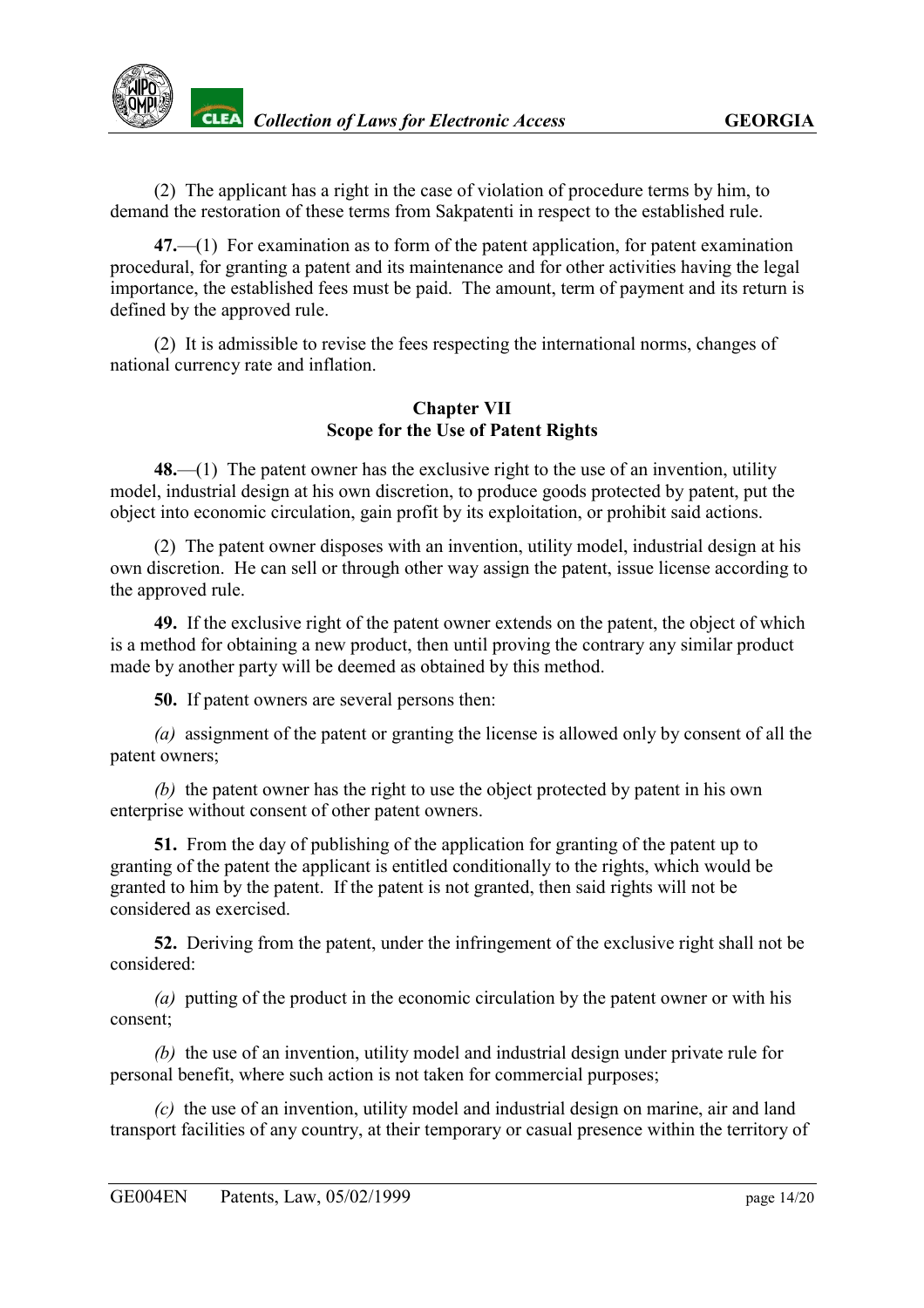Georgia. In this case, the invention, utility model and industrial design shall be applied only to mentioned vehicles and not for production purposes;

*(d)* the use of an invention, utility model and industrial design at natural calamity, catastrophe, epidemic and other emergency situations.

**53.** If any person before the date of filing the application for an invention, utility model and industrial design or before the filing date of the first application, which is the basis to claim the priority established by the Paris Convention, used an invention, utility model and industrial design in good faith, or carried out preparatory works for its utilization, he has the right to use it individually irrespective of patent validity (the right of prior use).

**54.**—(1) Non-payment of the annual fee by the patent owner causes the termination of the patent validity term.

(2) If the patent owner has not paid annual fee for some valid reasons, he has the right to apply to Sakpatenti for reinstatement of the patent validity.

(3) The petition is drawn within six months from the date of expiration of the preferential period and the decision of reinstatement shall be recorded in patent register.

(4) In the case of taking a favorable decision on patent validity reinstatement, the patent shall be considered reinstated, if within three months from the date the taken decision and the annual fees are paid.

**55.** Any person, who from the date of patent validity termination until its reinstatement within the territory of Georgia has utilized in good faith or conducted preparations for exploitation of an invention, utility model and industrial design, which is the subject matter of patent, has the right to continue its usage for business. Assignment of the right is possible only together with the enterprise.

**56.** The patent shall be considered invalid in the case of submitting by the patent owner at Sakpatenti a written renunciation on patent.

**57.**—(1) A patent shall be considered invalid if the following is ascertained:

*(a)* the subject matter of patent is not patentable;

*(b)* the patent does not describe an invention, utility model and industrial design completely as to make its embodiment possible;

*(c)* the subject of a patent relates to such objects on which under this Law patent is not granted;

*(d)* the subject matter of patent is beyond the scope of the application contents, in respect of which the priority was established, or the patent is granted on the basis of a divisional application and its subject matter is beyond the scope of the contents of the first application;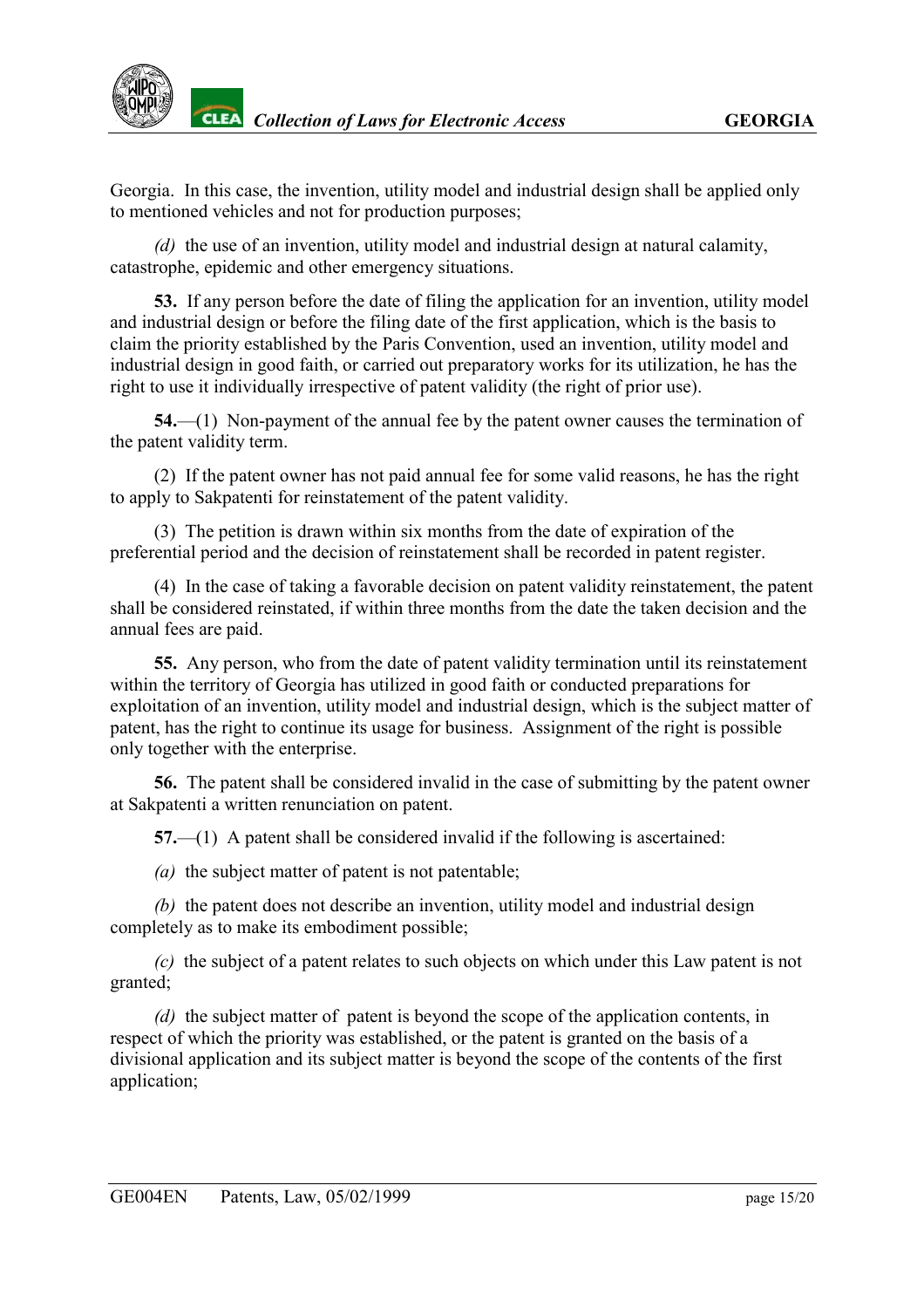

*(e)* if the patent owner had no right to acquire the patent in accordance with Articles 20 or 21 of the Law.

(2) Non-use by the patent owner of the invention protected by the importation patent within the territory of Georgia during three years from the date of patent issuance causes the cancellation of the importation patent. Whereas, the import of the product in Georgia produced on basis of the invention protected by the importation patent shall not be considered as use.

**58.** Complete or partial nullity of a patent has retroactive force from the date of filing an application for patent.

#### **Chapter VIII License for the Use of Invention, Utility Model and Industrial Design**

<span id="page-15-0"></span>**59.**—(1) The patent owner or his assignee (licenser) has the right to grant a license to another party (licensee).

(2) The license shall be simple, or exclusive.

(3) The simple license retains all the rights derived from the patent to a licenser.

(4) The granting of exclusive license deprives a licenser of the right to issue other licenses under similar conditions.

**60.**—(1) The patent owner or his assignee has the right to announce an open licensing mode and request Sakpatenti to enter the corresponding record in the register, if for the patent on which open licensing is announced has not been issued the exclusive license.

(2) The open license can be only simple.

(3) The open licensing mode confers any person the right to the use of patent by the conditions agreed upon with the patent owner. If the agreement is not achieved the conditions of the use are defined by the court.

(4) In the case of announcement of open licensing the amount of a procedural fee is reduced twice.

(5) The patent owner can apply to Sakpatenti for cancellation of an open licensing at any time. If the licensing contract has not been concluded, or it is no longer valid, or each of the license holders give their consent, then Sakpatenti satisfies the mentioned request.

**61.**—(1) The compulsory or official license can be granted for an invention, utility model. The compulsory or official license is granted under the decision of the Compulsory Licensing Committee at the Ministry of Economy of Georgia.

(2) The compulsory license may be only simple. It is granted at the request of any party concerned after four years from the date the patent was granted.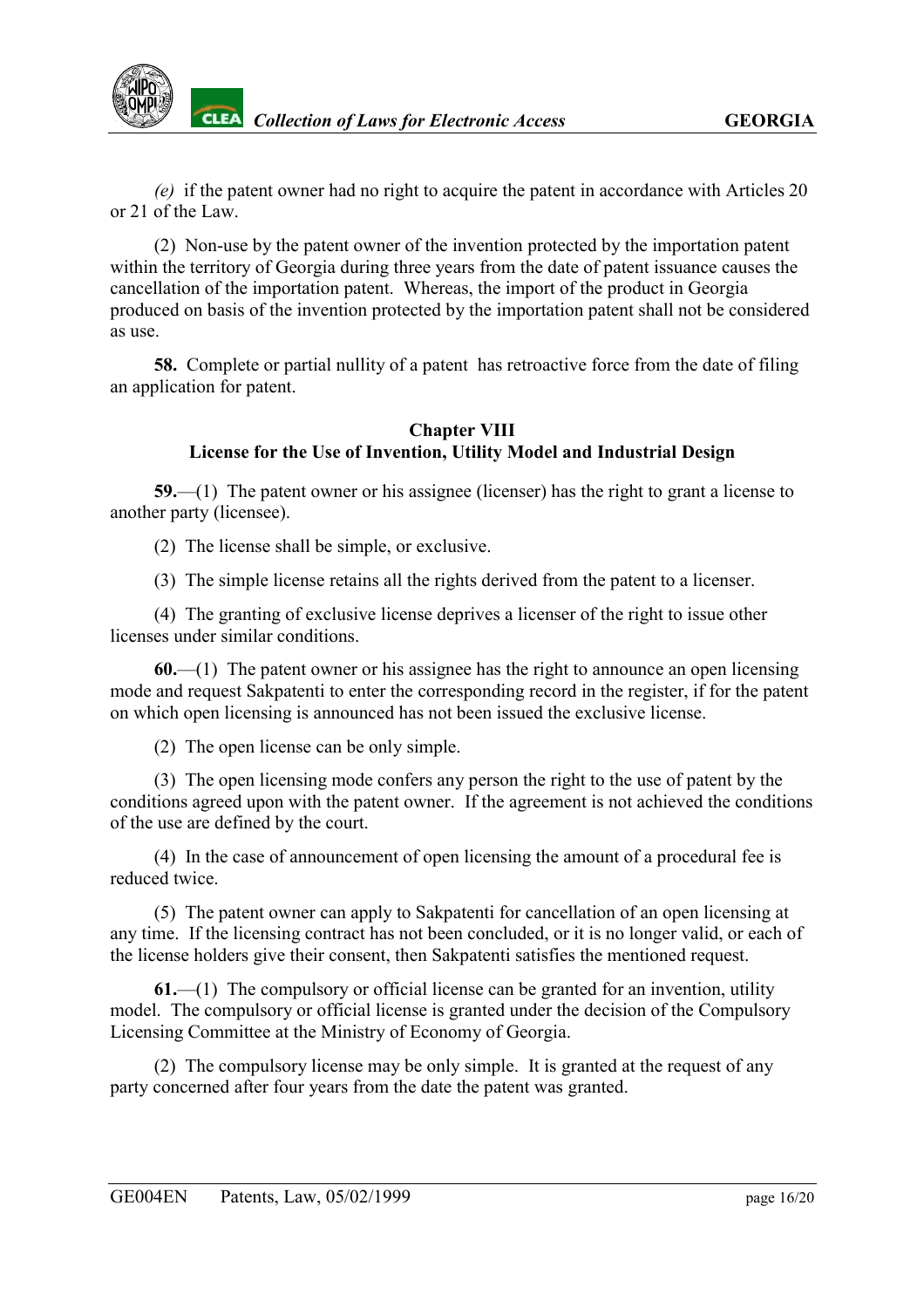(3) The compulsory license necessary for public requirements is claimed, if within the above mentioned term an invention, utility model has not been used within the territory of Georgia, or whether they have been used insufficiently, also if their usage is impossible without infringing the earlier patent.

(4) The compulsory license can be issued only in the case, if prior to this the interested party tried to obtain the permission from the patent owner or his assignee on basis of reasonable conditions and term, but his efforts have not been successful.

(5) The official license is a kind of compulsory license and is granted only in case of demand from the State Bodies, if the necessity of a patent use for the national defense, humane health protection, or the economic interests of the country is proved. An official license is granted before expiration of the four years period stated in the paragraph (2) of this Article.

(6) The granting of the official license at the request of a patent owner can be postponed, under the condition that the patent owner shall take the responsibility to satisfy government and public requirements by his own production.

(7) The use of a patent on the basis of the official license can be conducted by the State, as well as the private person, which shall be named by the competent body demanding a license or Court.

(8) The decision on granting of the compulsory or official license sets spheres of its application, validity term, rights and duties of a licenser and licensee and the amount of remuneration.

**62.**—(1) The license shall be concluded in a written form. Upon agreement the contract shall be registered within no later than two months from the date of its conclusion.

(2) The substantial changes in the license, if there is a wish of the parties, can be registered at Sakpatenti regarding the established rule no later than a month after the amendments are made.

(3) The data of granted license and amendments are published in the Official Bulletin.

## **Chapter IX Advantages and Privileges of Inventors**

<span id="page-16-0"></span>**63.**—(1) The author of an invention, at any stage of the pending application is entitled to give the invention his name or a special title.

(2) On the basis of the petition of the Society of Inventors and Rationalizers an applicant may be exempted from payment of the fees, with the exception of annual fees paid for patent maintenance.

**64.** Other advantages and privileges for authors of inventions, utility model and industrial designs are regulated by legislation of Georgia.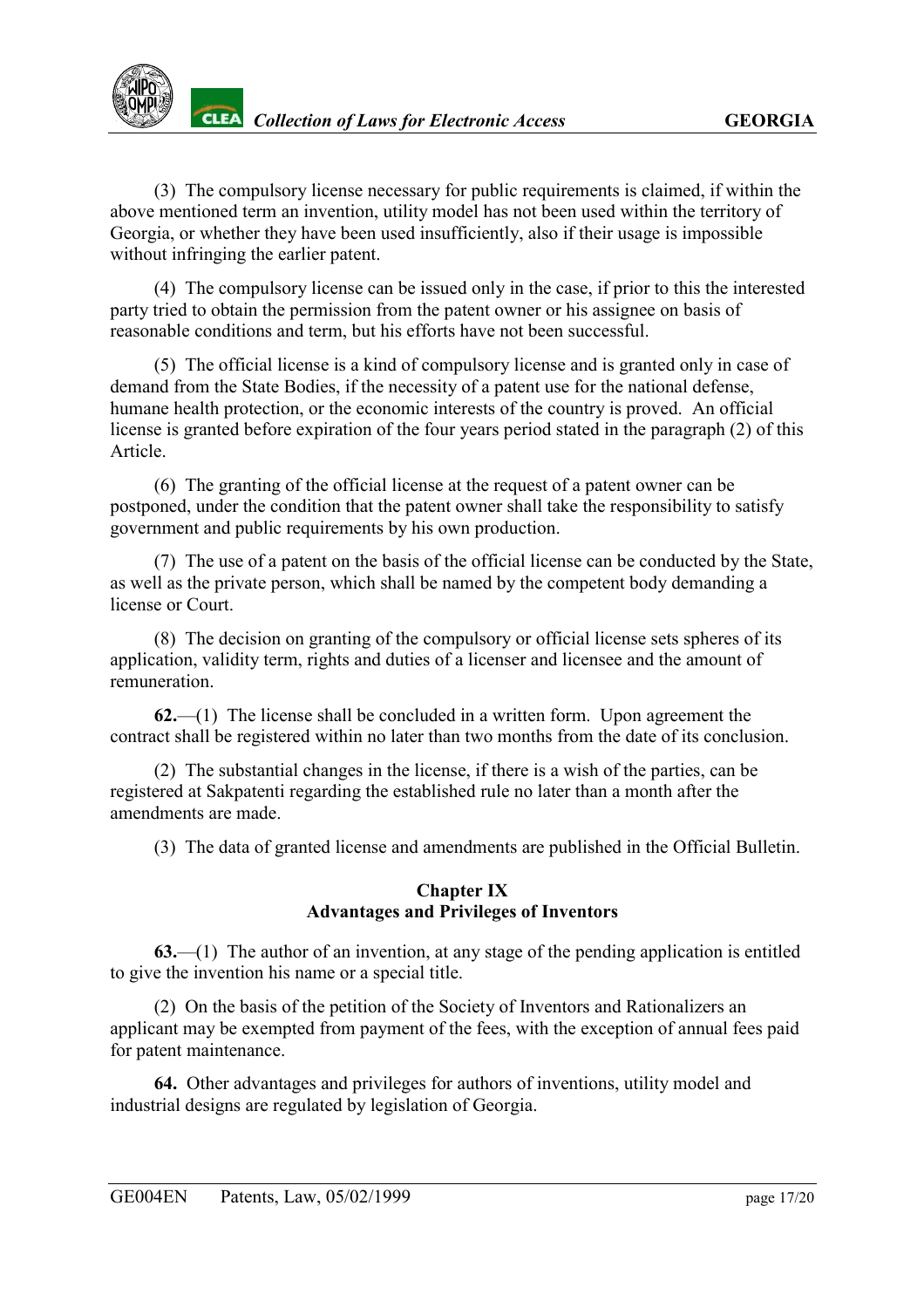## **Chapter X Patent Attorney**

<span id="page-17-0"></span>**65.**—(1) A person who is not a domicile of Georgia, or a foreign legal entity, or his representative conducts relations with Sakpatenti through a registered patent attorney.

(2) The competence of the patent attorney is confirmed by the power of attorney issued by the applicant.

**66.** The requirements to a patent attorney, conditions for his attestation and registration are determined by the Regulations on Patent Attorneys approved by the President of Georgia.

**67.** Data on patent attorneys are recorded in the Register by Sakpatenti. Any person has the right to familiarize himself with the Register in respect to the approved rule.

#### **Chapter XI Patent Litigation and Responsibility**

<span id="page-17-1"></span>**68.** An applicant, a party concerned, within three months from the date of taking the decision by Sakpatenti has the right to oppose the patent examination decision at Sakpatenti Chamber of Appeals.

**69.**—(1) The patent owner has the right to appeal against the infringement of the rights proceeding from a patent.

(2) The holder of the exclusive license has the right to appeal against the infringement of the rights derived from the patent, if a patent owner himself, during the reasonable time from receipt of the notification on infringement does not present the appeal to the Court.

**70.** Production, use, or including in economic circulation or other use of a patented invention, utility model and industrial design without the permission of a patent owner or exposure of its essence on purpose (with the exception of the author) prior to publication of the data of an invention, utility model, industrial design by Sakpatenti, disclosure of secret invention, utility model, or misappropriation of authorship shall result in responsibility under the legislation.

**71.** Filing of application for secret invention abroad, shall carry the responsibility under the legislation of Georgia.

## **Chapter XII International Application**

<span id="page-17-2"></span>**72.**—(1) The rules of this Chapter shall apply to those applications, which are filed with Sakpatenti in accordance to the Patent Cooperation Treaty (PCT).

(2) Sakpatenti deals with the international application in respect to the Patent Cooperation Treaty, this Law and other legislative acts and regulations.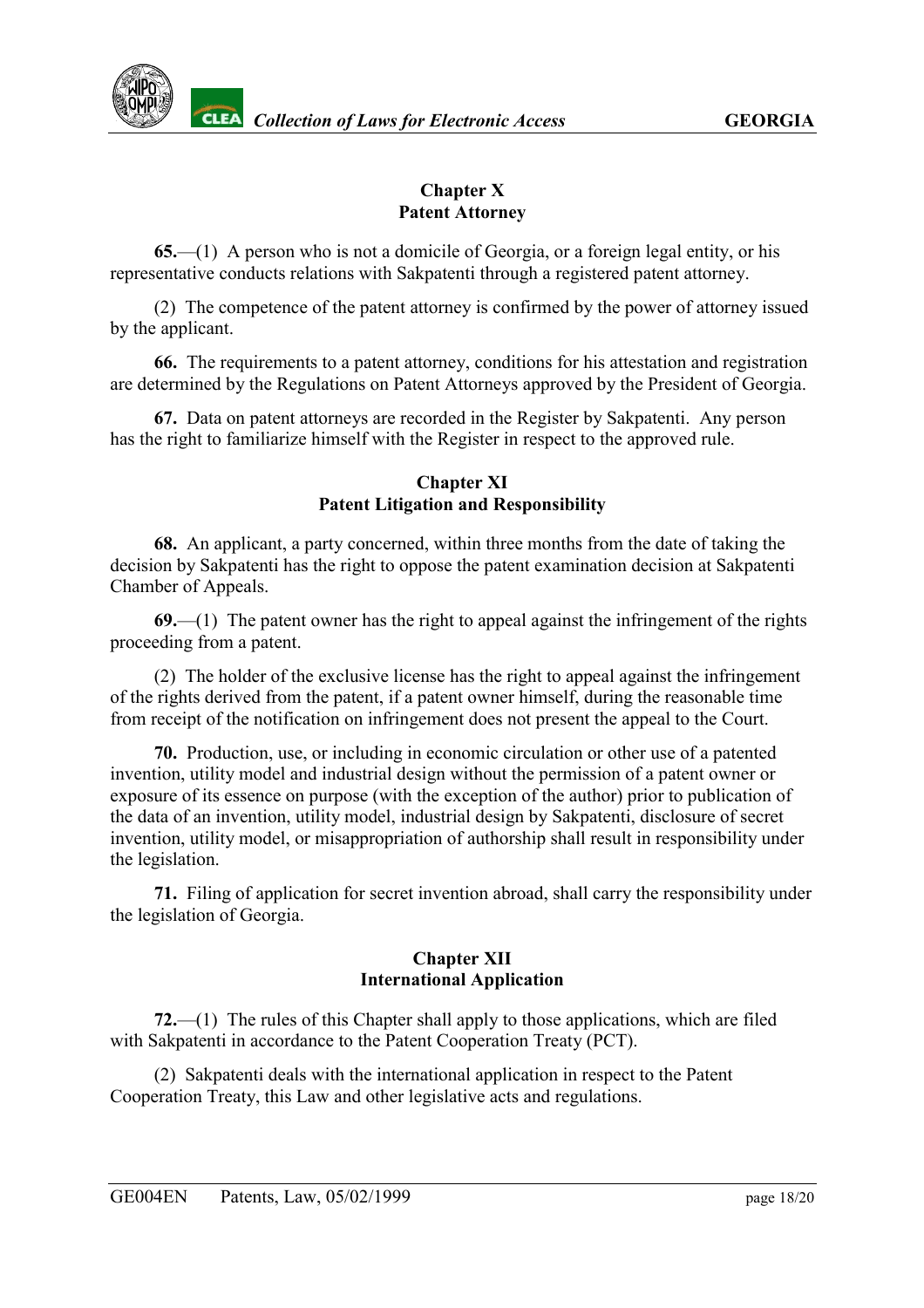

**73.**—(1) The international application, on which for obtaining of a national patent for an invention, or utility model is indicated Georgia, is equal to the application filed with Sakpatenti and the international application shall be regarded as a national application.

(2) The international application with the indication of Georgia and which has been published in respect with the Article 21 of PCT, has equal rights provided by the Article 51 of this Law.

**74.**—(1) For the citizens, or domiciles of Georgia Sakpatenti acts as a "receiving office" for international applications.

(2) With Sakpatenti as a "receiving office" the international application shall be filed in English or Russian language. Whereas, the postage fee for sending it to the authorized international organizations or offices shall be paid to Sakpatenti within a month from the filing date of the international application.

**75.**—(1) Sakpatenti acts as "designated office" regarding those international applications in which Georgia is indicated for securing a national patent for an invention or utility model.

(2) Sakpatenti acts as an "elected office" regarding those international applications in which Georgia is indicated for securing a national patent for an invention or utility model, if the inventor selects Georgia under the provisions of Chapter II of PCT.

#### **Chapter XIII Transitional Provisions**

<span id="page-18-0"></span>**76.** For the applications, which are pending for the moment of entering into force of this Law, the record-keeping, as well as granting a patent must be conducted in respect to the resolution of Cabinet of Ministers of Georgia No. 302 of March 16, 1992 "On Approving and Enacting of the Statute on Inventions" and resolution No. 303 of March 15, 1992 "On Approving and Enacting of the Statute on Industrial Designs".

#### **Chapter XIV Final Provisions**

<span id="page-18-1"></span>**77.**—(1) This law shall enter into force within three months from publication respecting the transitional provisions.

(2) Along with the enactment of this Law, taking into account the transitional provisions, the resolutions of Cabinet of Ministers of Georgia No. 302 of March "On Approving and Enacting of the Statute on Inventions" and resolution No. 303 of March 15, 1992 "On Approving and Enacting of the Statute on Industrial Designs" shall be considered as invalid.

(3) The Commission of Compulsory Licensing shall be established at the Ministry for Economy.